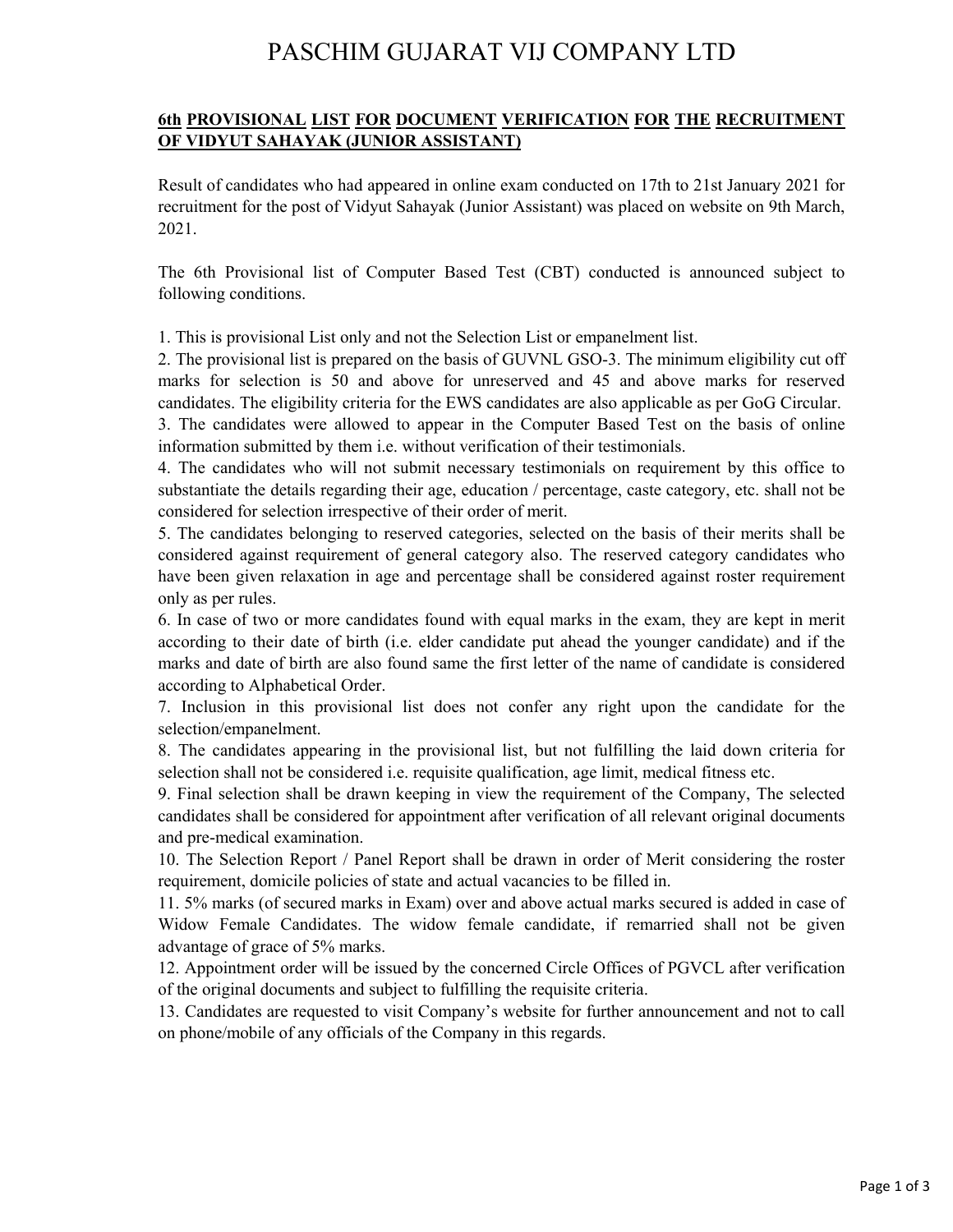## PASCHIM GUJARAT VIJ COMPANY LTD

| <b>6th PROVISIONAL LIST FOR DOCUMENT VERIFICATION FOR THE</b><br>RECRUITMENT OF VIDYUT SAHAYAK (JUNIOR ASSISTANT) |                        |          |              |              |              |                      |  |  |  |
|-------------------------------------------------------------------------------------------------------------------|------------------------|----------|--------------|--------------|--------------|----------------------|--|--|--|
| Sr.No.                                                                                                            | <b>Application No.</b> | Roll No. | Gender (M/F) | D.O.B.       | <b>Marks</b> | <b>Alloted Caste</b> |  |  |  |
| 1                                                                                                                 | 28032043               | 621941   | <b>MALE</b>  | 10-Aug-98    | 72.90        | UR-SEBC              |  |  |  |
| $\overline{c}$                                                                                                    | 28051203               | 620936   | <b>MALE</b>  | 20-Mar-94    | 72.85        | <b>UR-SEBC</b>       |  |  |  |
| $\mathfrak{Z}$                                                                                                    | 28023548               | 614863   | <b>MALE</b>  | 07-Dec-88    | 72.82        | <b>SEBC</b>          |  |  |  |
| $\overline{4}$                                                                                                    | 28052657               | 647051   | <b>MALE</b>  | 09-Feb-86    | 72.80        | <b>SEBC</b>          |  |  |  |
| 5                                                                                                                 | 28008656               | 636871   | <b>MALE</b>  | 07-Sep-91    | 72.80        | UR-SC                |  |  |  |
| 6                                                                                                                 | 28064763               | 642009   | <b>MALE</b>  | 05-Nov-92    | 72.80        | UR-SC                |  |  |  |
| $\overline{7}$                                                                                                    | 28098925               | 644730   | <b>MALE</b>  | 28-May-97    | 72.80        | UR-SEBC              |  |  |  |
| $\,8\,$                                                                                                           | 28064013               | 664527   | <b>MALE</b>  | 30-Oct-98    | 72.80        | <b>UR</b>            |  |  |  |
| 9                                                                                                                 | 28026869               | 644491   | <b>MALE</b>  | 06-Mar-99    | 72.80        | UR-SC                |  |  |  |
| 10                                                                                                                | 28028474               | 637637   | <b>MALE</b>  | 06-Aug-91    | 72.78        | <b>UR-SEBC</b>       |  |  |  |
| 11                                                                                                                | 28008400               | 619804   | <b>MALE</b>  | 21-Jan-93    | 72.78        | UR-SEBC              |  |  |  |
| 12                                                                                                                | 28055689               | 632520   | <b>MALE</b>  | 11-May-93    | 72.78        | UR-SEBC              |  |  |  |
| 13                                                                                                                | 28041211               | 629402   | <b>MALE</b>  | 30-Jun-96    | 72.78        | UR-SC                |  |  |  |
| 14                                                                                                                | 28077902               | 643146   | <b>MALE</b>  | 07-Jul-97    | 72.78        | <b>UR-SEBC</b>       |  |  |  |
| 15                                                                                                                | 28025979               | 627517   | <b>MALE</b>  | 20-Aug-97    | 72.78        | UR-EWS               |  |  |  |
| 16                                                                                                                | 28054863               | 637953   | <b>MALE</b>  | 27-Aug-97    | 72.78        | UR-SC                |  |  |  |
| 17                                                                                                                | 28028840               | 633706   | <b>MALE</b>  | 06-Jul-98    | 72.78        | UR-SEBC              |  |  |  |
| 18                                                                                                                | 28048724               | 601404   | MALE         | 24-Apr-99    | 72.78        | UR-SEBC              |  |  |  |
| 19                                                                                                                | 28057649               | 606634   | <b>MALE</b>  | 21-Oct-94    | 72.75        | <b>UR-SEBC</b>       |  |  |  |
| 20                                                                                                                | 28058106               | 643551   | <b>MALE</b>  | 08-May-98    | 72.75        | <b>UR-SEBC</b>       |  |  |  |
| 21                                                                                                                | 28027224               | 617602   | <b>MALE</b>  | 20-Jul-99    | 72.71        | UR-EWS               |  |  |  |
| 22                                                                                                                | 28058015               | 638628   | <b>MALE</b>  | 21-Jul-97    | 72.70        | <b>UR-SEBC</b>       |  |  |  |
| 23                                                                                                                | 28058906               | 603835   | MALE         | 25-Apr-93    | 72.68        | <b>UR</b>            |  |  |  |
| 24                                                                                                                | 28094552               | 640591   | <b>MALE</b>  | 11-Jul-96    | 72.68        | <b>UR-SEBC</b>       |  |  |  |
| 25                                                                                                                | 28049302               | 620574   | <b>MALE</b>  | 18-Feb-98    | 72.65        | <b>UR-SEBC</b>       |  |  |  |
| 26                                                                                                                | 28007152               | 620586   | <b>MALE</b>  | 29-Oct-98    | 72.65        | <b>UR-EWS</b>        |  |  |  |
| 27                                                                                                                | 28099653               | 641277   | <b>MALE</b>  | 12-Jun-99    | 72.60        | UR-SEBC              |  |  |  |
| 28                                                                                                                | 28076515               | 658752   | MALE         | 06-Apr-99    | 72.56        | UR-EWS               |  |  |  |
| 29                                                                                                                | 28079484               | 657973   | <b>MALE</b>  | 19-Dec-90    | 72.54        | <b>UR-SEBC</b>       |  |  |  |
| 30                                                                                                                | 28048712               | 602240   | <b>MALE</b>  | 16-Jul-92    | 72.54        | <b>SEBC</b>          |  |  |  |
| 31                                                                                                                | 28074305               | 630740   | MALE         | 09-Jul-97    | 72.54        | <b>SEBC</b>          |  |  |  |
| 32                                                                                                                | 28056772               | 623240   | MALE         | 30-Aug-98    | 72.54        | EWS                  |  |  |  |
| 33                                                                                                                | 28093724               | 661398   | MALE         | 17-Jul-97    | 72.52        | <b>SEBC</b>          |  |  |  |
| 34                                                                                                                | 28070310               | 604677   | <b>MALE</b>  | 25-Jan-98    | 72.52        | <b>SEBC</b>          |  |  |  |
| 35                                                                                                                | 28082768               | 601148   | MALE         | 25-Jun-90    | 72.50        | EWS                  |  |  |  |
| 36                                                                                                                | 28073484               | 619771   | MALE         | 02-Feb-95    | 72.50        | <b>SEBC</b>          |  |  |  |
| 37                                                                                                                | 28056580               | 643472   | MALE         | $11$ -Jul-95 | 72.50        | SEBC                 |  |  |  |
| 38                                                                                                                | 28065054               | 658192   | MALE         | 12-Nov-95    | 72.50        | <b>SEBC</b>          |  |  |  |
| 39                                                                                                                | 28069686               | 622479   | <b>MALE</b>  | 08-May-97    | 72.50        | EWS                  |  |  |  |
| 40                                                                                                                | 28084129               | 660312   | MALE         | $11$ -Jul-97 | 72.50        | <b>SC</b>            |  |  |  |
| 41                                                                                                                | 28083991               | 643135   | MALE         | 27-Jul-97    | 72.50        | ${\rm SC}$           |  |  |  |
| 42                                                                                                                | 28032432               | 646887   | MALE         | 22-Sep-94    | 72.49        | SEBC                 |  |  |  |
| 43                                                                                                                | 28061545               | 623204   | MALE         | 04-Jun-97    | 72.49        | EWS                  |  |  |  |
| 44                                                                                                                | 28004288               | 638538   | <b>MALE</b>  | 18-Aug-94    | 72.44        | SC <sub>1</sub>      |  |  |  |
| 45                                                                                                                | 28074563               | 638396   | MALE         | 30-Oct-96    | 72.43        | EWS                  |  |  |  |
| 46                                                                                                                | 28037426               | 630541   | MALE         | 17-May-95    | 72.34        | ${\rm SC}$           |  |  |  |
| 47                                                                                                                | 28061305               | 640687   | MALE         | 01-Jan-96    | 72.30        | EWS                  |  |  |  |
| 48                                                                                                                | 28100395               | 663163   | MALE         | 23-May-99    | 72.23        | EWS                  |  |  |  |